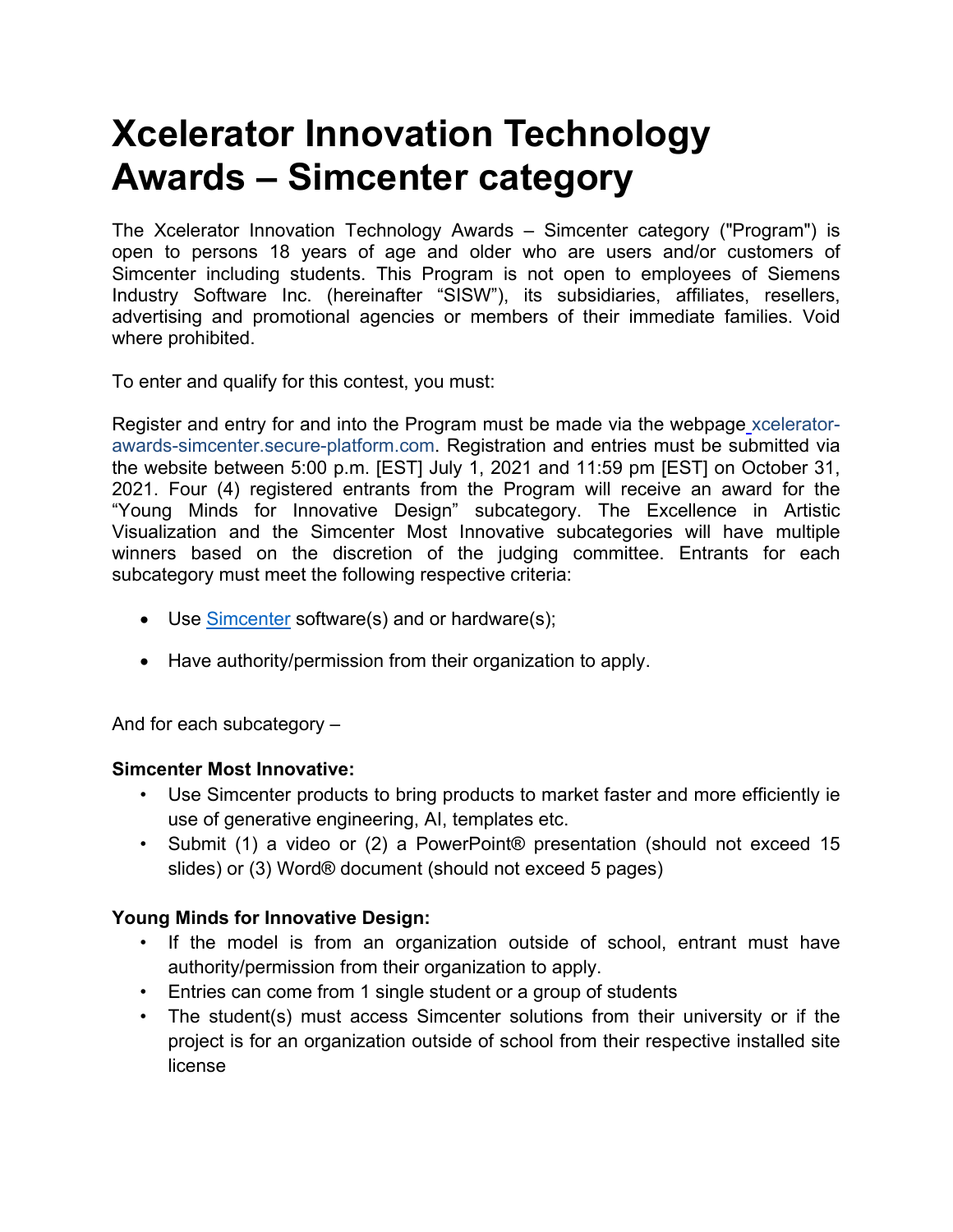- The student(s) must use one or several Simcenter solutions. If several, please show the nature of multi-domain model, and interaction between the tools.
- Submit (1) a video or (2) a PowerPoint® presentation (should not exceed 15 slides) or (3) Word® document (should not exceed 5 pages)
- Website content, animations, videos etc. may be submitted in support of the entry.

Entrants for the Excellence in Artistic Visualization should submit:

- An image in JPG or PNG format or a short video
- A short paragraph describing the project (max 200 words)

Submissions for all will be judged by a panel of industry professionals and from SISW, who will consider the following:

## **Simcenter Most Innovative:**

All entries will be judged based on their innovation area. A total of 100 points is possible –

| Abstract - 25 points | The project abstract should give the judges an executive<br>summary of your project.                                                                                                                                       |
|----------------------|----------------------------------------------------------------------------------------------------------------------------------------------------------------------------------------------------------------------------|
| Project – 35 points  | The main body should show use of Simcenter<br>technologies. Published papers, conference papers,<br>Powerpoint presentations, website content, animations,<br>videos, screenshots etc. may all be used as proof<br>points. |
| Relevance-40 points  | The entry should answer this question: how has<br>Simcenter technology aided you design your product?                                                                                                                      |

## **Young Minds for Innovative Design**

A total of 100 possible points will be granted: Abstract - 35 points Abstract must cover the following:

- Explain the purpose of the project, initial objective
	- and group composition (people and university)
- Explain the value of using simulation and/or testing in such case
- Present the modelling process and project steps
- Explain what could be the return on investment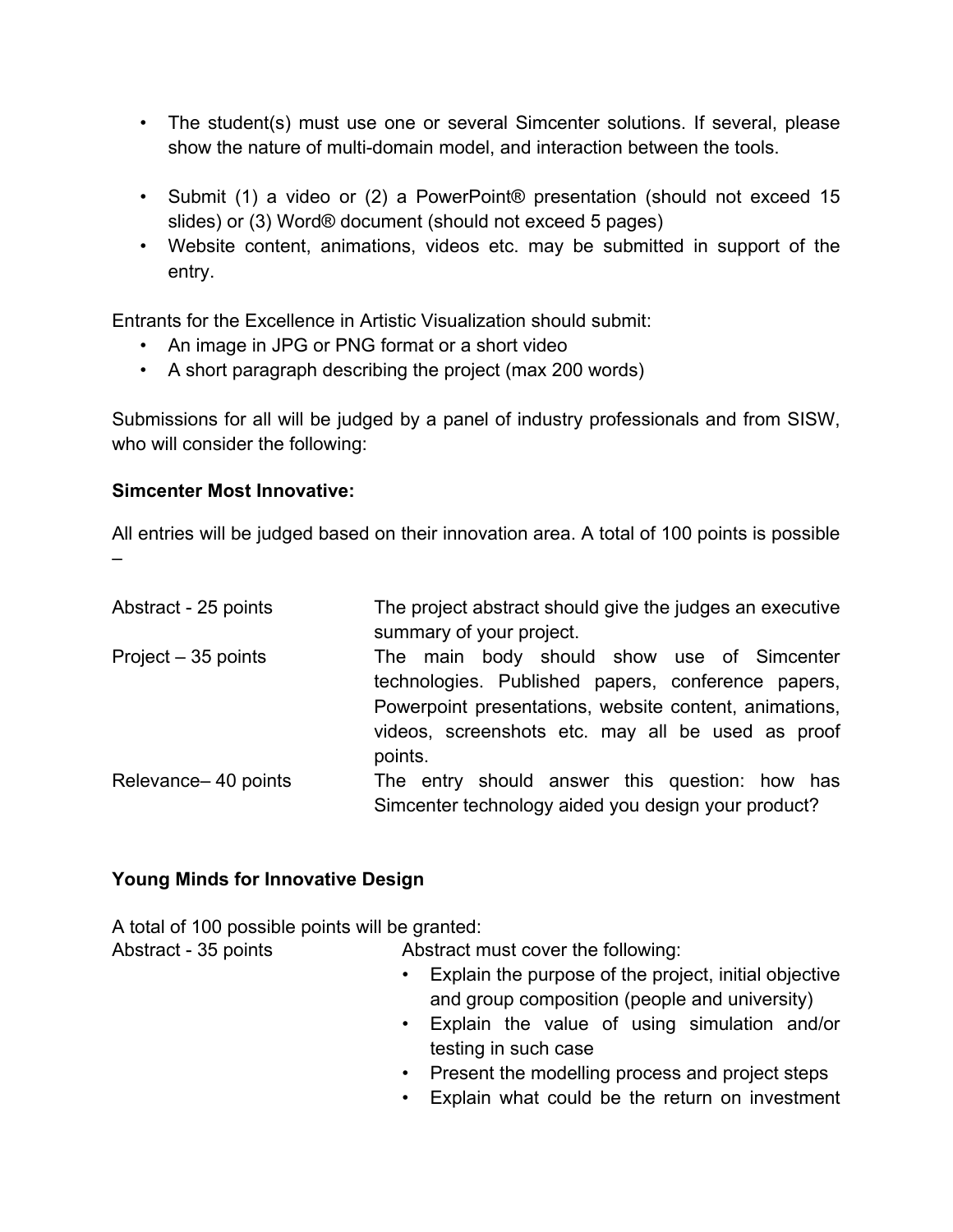(social/environment impact) if that new idea would be supposed to come to the market

- Project 35 points The judges will consider complexity of the project as well as the multidomain nature of the project if applicable.
- Identified value impact– 40 points Any substantial impact that would enhance innovation capacity, create new market opportunities, strengthen competitiveness and growth of companies, address issues related to climate change or the environment, or bring other important benefits for society.

#### **Excellence in Artistic Visualization**

The submission must look visually attractive. A total of 100 possible points will be granted:

| Abstract - 20 points | The project abstract should give the judges an executive<br>summary of your project. Videos and or images including<br>software screen capture should be submitted in support<br>of the application. |
|----------------------|------------------------------------------------------------------------------------------------------------------------------------------------------------------------------------------------------|
| Model $-80$ points   | The judges will consider the complexity as well as the<br>visual attractiveness of the project.                                                                                                      |

Prizes in each category will be as follows:

The "Award" or collectively the "Awards".

Winners are selected from all eligible entries received during the Program.

The determination of the winners will be conducted by the panel of judges whose decision is final on all matters relating to this Program. Winners will be announced via social media and will receive their award at a ceremony (may be virtual) held on Simcenter TV. Winners are responsible for all applicable federal, state, and local taxes. SISW will cover shipping costs, including international shipments. All Awards will be awarded and are non-transferable. No cash or other substitutions are allowed. Odds of receiving an Award are dependent upon the total number of entries received. Winners may be required to sign an IRS form W-9 or other tax document required under local law. If applicable, winners are responsible for all costs associated with data plan(s), Wi-Fi access and/or other use-related fees incurred in connection with use of an electronic device.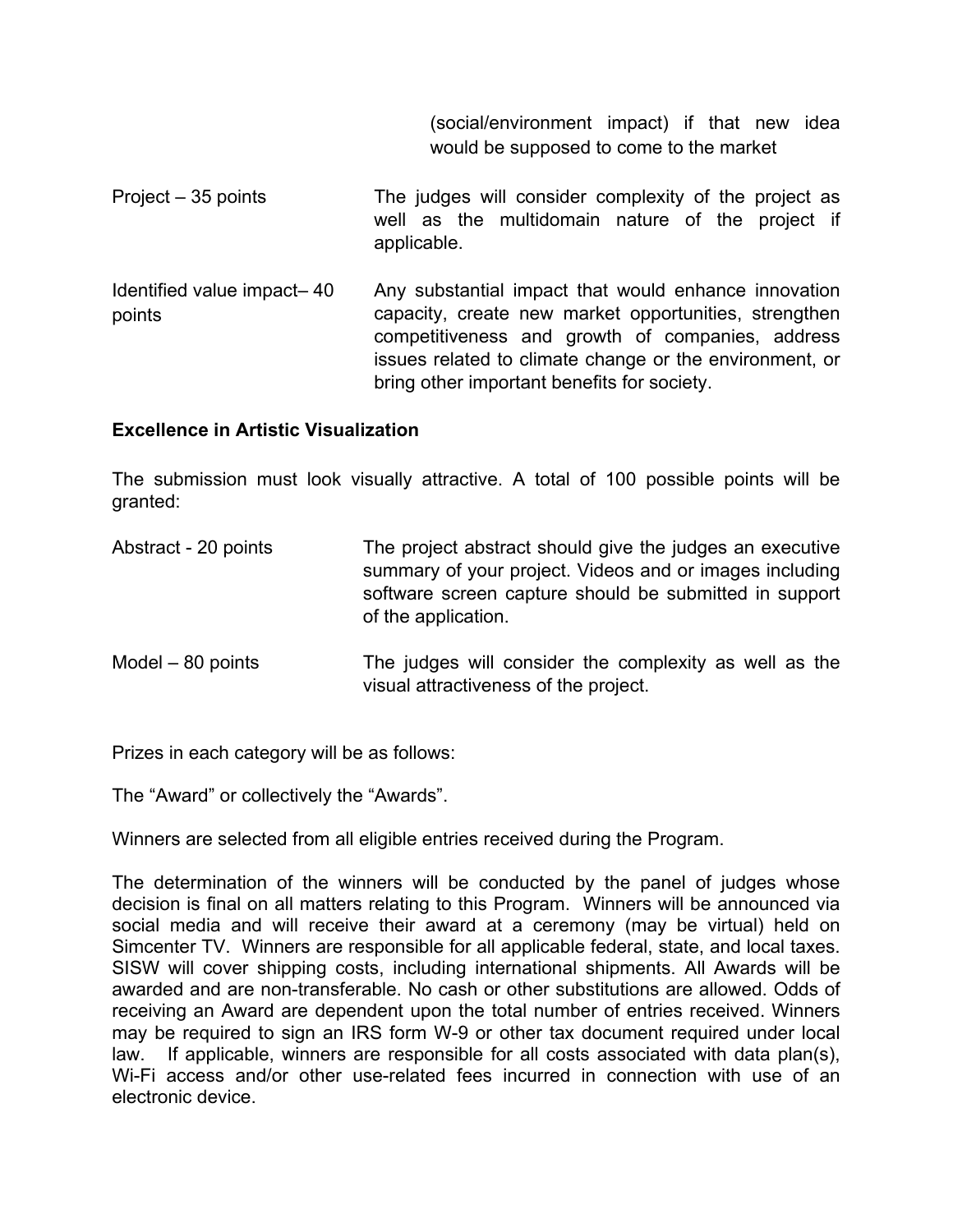Entrants may submit entries for multiple projects but may not enter the same project with multiple identities unless each instance relates to a different portion of the project. Any entrant who attempts to participate with multiple identities for the same project may be disqualified. Altered, mutilated or illegible entries will be disqualified. SISW is not responsible for lost, late, delayed, mutilated, illegible or misdirected entries or for electronic errors.

By submitting an entry for this Program, entrant agrees to abide by these official rules and any decision SISW makes regarding this Event. SISW reserves the right to disqualify from this Program, and to prosecute to the fullest extent permitted by law, any entrant or entrant who, in SISW's reasonable suspicion, tampers with the entry process, intentionally submits more than a single entry per project, violates these official rules, or acts in an unsportsmanlike or disruptive manner.

By submitting an entry for this Program, entrant (a) agrees to the decisions of SISW which shall be final in all respects; (b) consents to the use of entrants' name, likeness, submission materials and any statements, quotes or testimonials provided by entrant for advertising and publicity purposes without further compensation, including publication of the submission in Engineer INNOVATION, an SISW publication, except where prohibited by law; (c) and agrees to hold harmless and fully indemnify and release SISW, its subsidiaries, and affiliates, and their directors, officers, employees and agents from any and all liability, damages, or causes of action (however named or described) caused by or arising out of entrant's participation or acceptance, possession or use of any Award.

If for any reason this Program is not capable of running as planned due to infection by computer virus, bugs, tampering, unauthorized intervention, fraud, technical failures, or any other causes which, in the sole opinion of SISW, corrupt or affect the administration, security, fairness, integrity, or proper conduct of this Event, SISW reserves the right to cancel, terminate, modify or suspend this Event and conduct a random drawing to award the Awards using all eligible non-suspect entries received as of the termination date. If the Event is terminated due to tampering or technical difficulties prior to its expiration date, notice will be posted at: xcelerator-awardssimcenter.secure-platform.com SISW is not responsible for any incorrect or inaccurate capture of information or the failure to capture such information by any of the equipment or programming associated with or utilized in this Event.

For the name of winners, please send an email with the subject "Xcelerator Innovation Technology Awards – Simcenter category 2021" to simcenter info.plm@siemens.com

The name of winners will also be posted at xcelerator-awards-simcenter.secureplatform.com at the end of the Program each year.

This Program, the rights and obligations of SISW, and the rights and obligations of entrants and winners will be governed and controlled by the laws of Texas, applicable to contracts made and performed therein without reference to the applicable choice of law